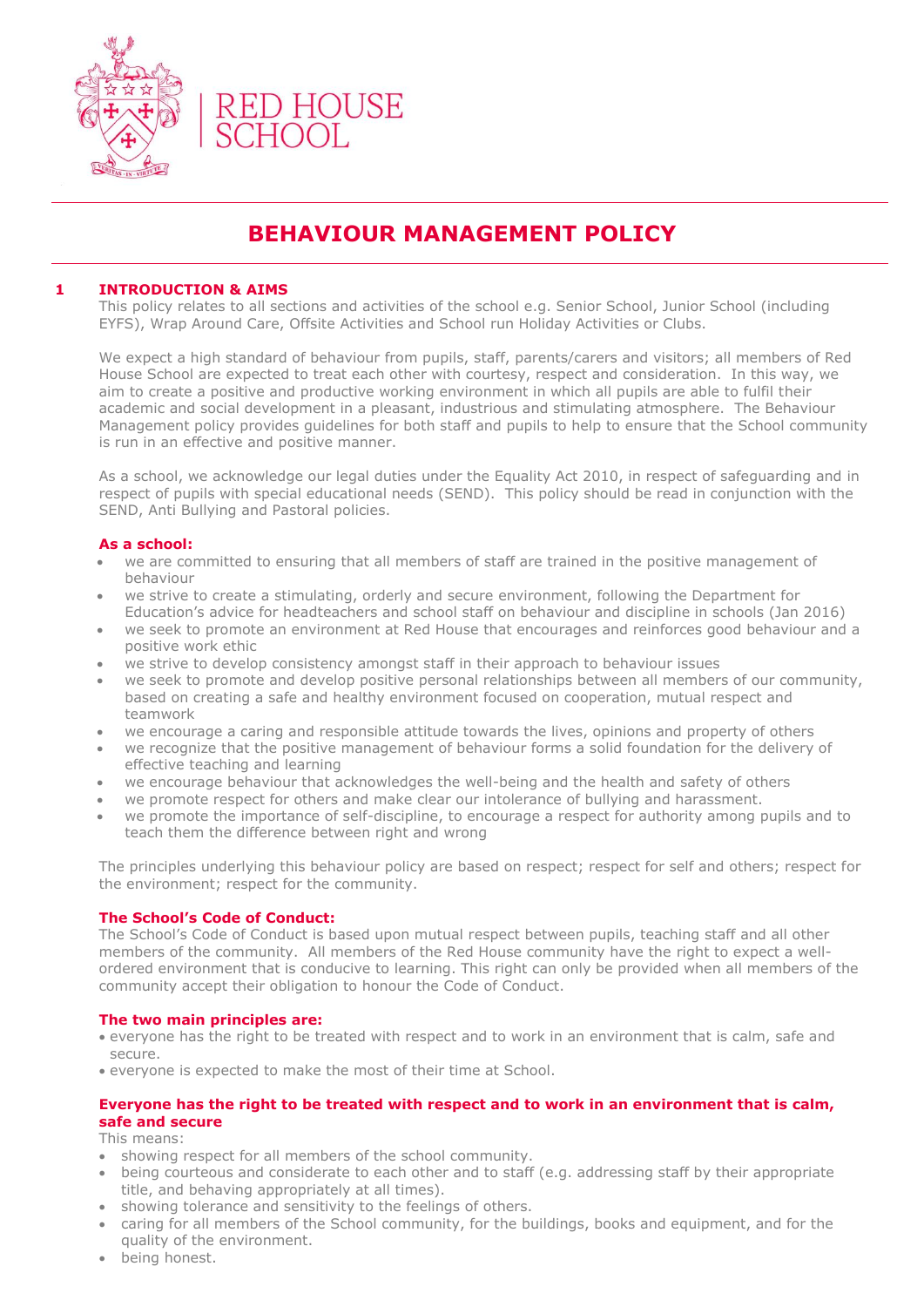• not saying or doing anything that is unkind and could be considered as, or encouraging, bullying.

## **Everyone is expected to make the most of their time at School**

This means:

- completing all work and homework on time and to the best of your ability, so that your full potential is reached.
- arriving promptly to lessons with all the equipment that you will need.
- participating fully in lessons but making sure that your behaviour does not prevent other pupils from being able to participate.
- behaving on School trips and at School events in exactly the same manner as if you were at School.

# **2 IMPLEMENTATION OF THE POLICY**

The School's Code of Conduct is displayed in all the form rooms and pupils in Senior School also have a copy in their Pupil Planner. This gives some general expectations regarding the standards of behaviour and attitude within the School. In addition, a number of specific issues relating to presentation of appearance and of work, use of computer facilities, classroom rules and rewards and sanctions are covered in separate sections in the Pupil Planners, and are present in an appendix to this policy.

## **3 THE JUNIOR SCHOOL CODE OF CONDUCT**

At the Junior School and when we visit other places, we:

- are honest
- respect others
- think of others
- always do our best
- take care of school equipment
- take care of our things

Children must not say anything that hurts other people's feelings or do anything that hurts other people's bodies.

In addition to the Code of Conduct, we have the following expectations of pupils:

#### **Appearance**

- Pupils should wear their uniform correctly and with pride.
- Hair must be tidy and children must tie long hair back (up to the end of KS2).
- No jewelry should be worn.
- No nail varnish should be worn.
- Pupils should change into their training shoes to go outside at break.

## **Behaviour**

Pupils should:

- put their hand up when they wish to speak.
- listen to instructions in silence and follow them promptly.
- walk around School and in the courtyard.
- only bring a healthy snack to eat at school.

## **Bullying**

Bullying is not accepted. All pupils should enjoy their time at school and feel safe. Pupils should tell an adult if they see/ hear anyone upsetting another pupil. The adult will then deal with the issue in accordance with the School's Anti-Bullying policy and the School Anti-Bullying Code of Conduct.

## **Other Behaviour**

Subject to the guidelines in this policy, the School may discipline a pupil for inappropriate behaviour when the pupil is:

- travelling to or from School or
- wearing School uniform *or*
- in some way identifiable as a pupil at the School

Misbehaviour at any time, whether or not the conditions above apply, that:

- could have repercussions for the orderly running of the School *or*
- poses a threat to another pupil or member of the public *or*
- could adversely affect the reputation of the School

# **4 SENIOR SCHOOL CODE OF CONDUCT**

In addition to the Code of Conduct, we have the following expectations of pupils:

## **Behaviour in the classroom**

Pupils are expected to:

- be punctual to lessons so that the lesson can start promptly
- be prepared for the lesson by bringing the correct books and equipment and ensuring that you have completed relevant work for the lesson
- treat teachers and other pupils with respect by being polite, thoughtful, and by using appropriate language and tone of voice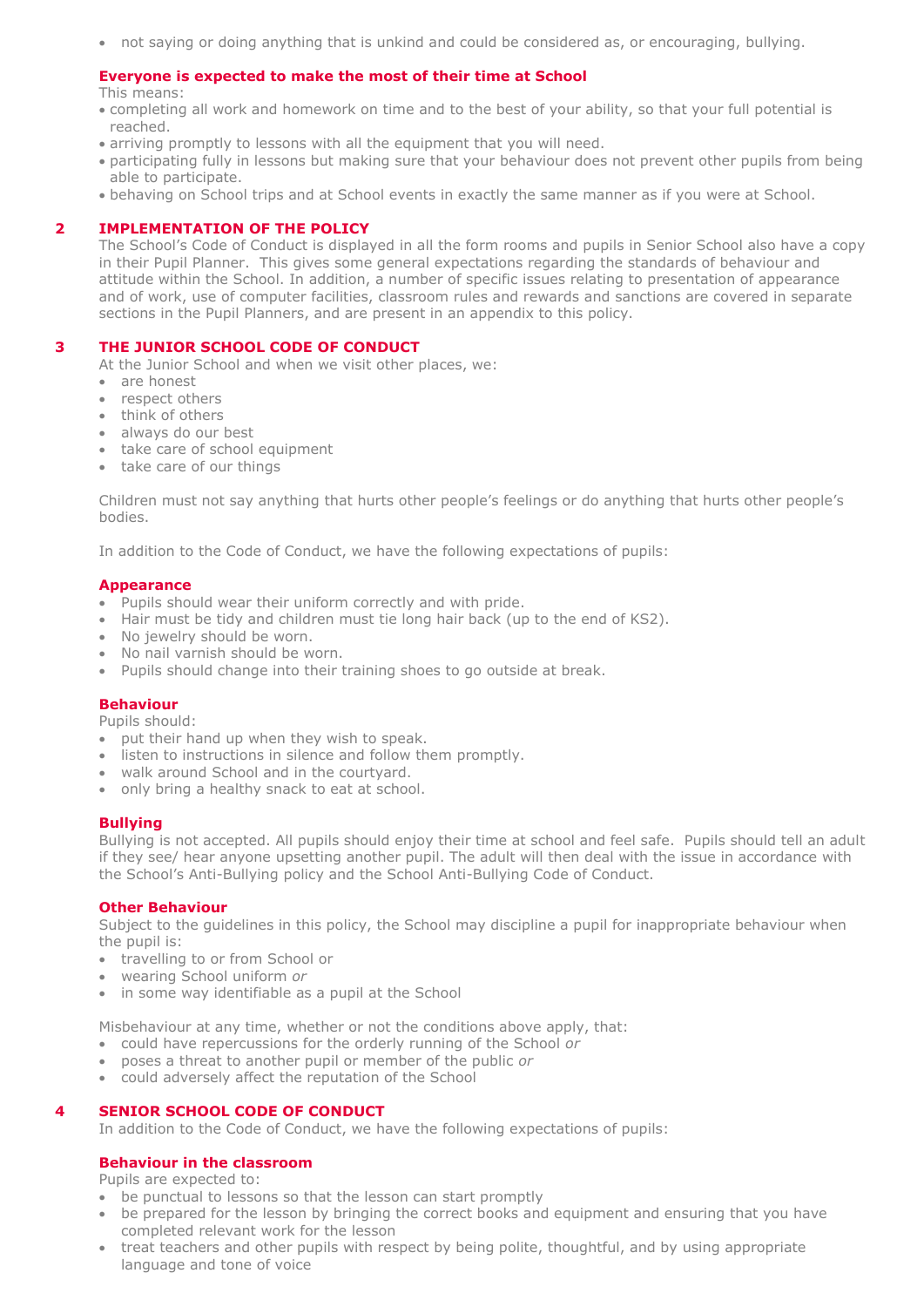- participate fully in lessons and make sure that their behaviour does not prevent other pupils from being able to participate
- stand up when a member of staff or a visitor enters the class or form room
- raise a hand to gain attention and only speak when invited
- stay in their allocated seats or workspace, unless given permission to move
- listen in silence when the teacher is giving instructions and follow them promptly.

# **Behaviour within School**

Pupils should:

- report to the Senior Hall if they arrive between 7.30 and 8.15, and follow the instructions of the supervisor or member of staff present. If they arrive after this time, they should report to the Astro area, unless told otherwise by a member of staff
- hand all medication brought into the School directly to the School Office. (See Medical Policy for further elaboration)
- walk quietly around the School; you must not run.
- not bring the following items into School under any circumstances: alcohol, illegal drugs, stolen items, cigarettes, fireworks, knives or weapons, pornographic images, propaganda material, any article that a member of staff reasonably suspects has been, or is likely to be, used to commit an offence or to cause personal injury to, or damage to the property of, any person, and lighters or other items or equipment hazardous to health
- not bring chewing gum, sweets or stimulant drink into School; nor should magazines be brought in.
- be outside during break and lunchtimes, unless there is an indoor break or they have been given express permission by a member of staff to stay inside. (Year 11 pupils are allowed to stay in at break time).
- not leave the School premises during the school day, unless accompanied by a member of staff or a parent
- turn off mobile phones and other electronic devices during the School day
- not eat or drink in classrooms or in the corridor
- ask permission from a member of the School staff to use your mobile phone or the school phone
- wear school shoes indoors, unless dressed in PE kit
- wear training shoes to go outside at break and at lunch
- eat a School lunch (unless permission has been sought for a legitimate reason)

## **Behaviour on School trips/outside of School**

#### **School trips/visits**

- Any medication brought on the trip must be handed directly to the teacher in charge.
- There are a number of items that may not be taken on any School trip under any circumstances: alcohol, illegal drugs, stolen items, cigarettes, fireworks, knives or weapons, pornographic images, any article that a member of staff reasonably suspects has been, or is likely to be, used to commit an offence or to cause personal injury to, or damage to the property of, any person, and lighters or other items or equipment hazardous to health
- In addition, no chewing gum or stimulant drinks are allowed on trips
- Mobile phones and other electronic devices at the discretion of the teacher in charge
- Pupils should comply with all rules/instructions as set by the teacher(s) in charge of the trip/event.

## **Other behaviour**

Subject to the guidelines in this policy, the School may discipline a pupil for inappropriate behaviour when the pupil is:

- travelling to or from School *or*
- wearing School uniform *or*
- in some way identifiable as a pupil at the School

Misbehaviour at any time, whether or not the conditions above apply, that:

- could have repercussions for the orderly running of the School *or*
- poses a threat to another pupil or member of the public *or*
- could adversely affect the reputation of the School.

## **Bullying**

Bullying, in any form, is not acceptable and will not be tolerated. All pupils have the right to enjoy their time at Red House School in an atmosphere of emotional and physical security; the staff will ensure that this right is upheld.

Pupils experiencing or seeing bullying in any form, whether inside or outside of school, should tell a member of staff who will deal with the issue in accordance with the School Anti-Bullying policy and the School Anti-Bullying Code of Conduct.

#### **5 REWARDS**

Red House School recognises that a key part of developing the potential of its pupils is giving encouragement and praise. Praise is a key component of good teaching and good staff/pupil relationships. Red House School encourages its pupils to strive for excellence, regardless of ability.

The school has a system of Merits which are used to reward good work by pupils. A Merit is awarded at the discretion of the teacher for work that is good – by effort or quality. Merits are awarded to pupils from Years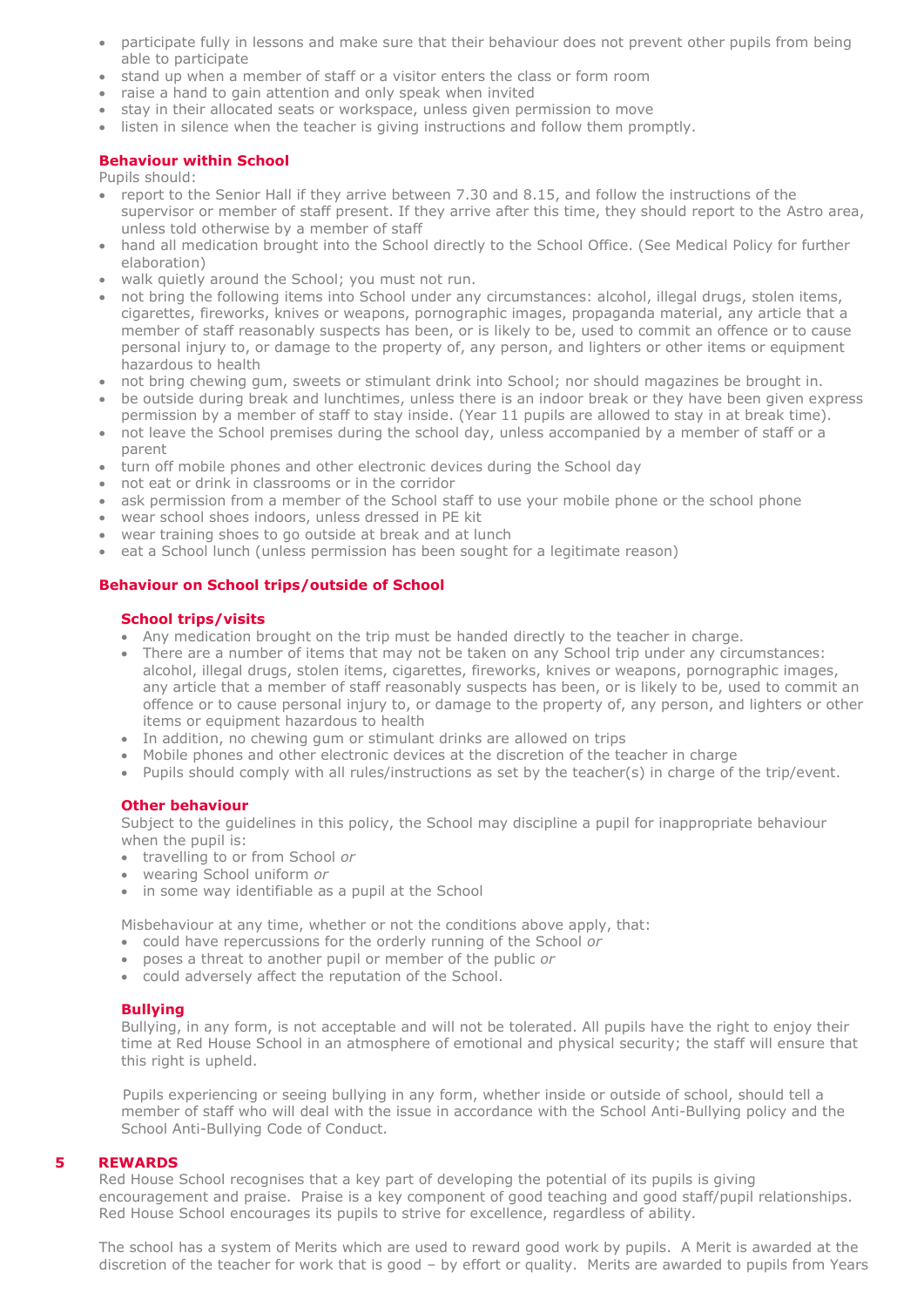6 to 11. Marks are recorded on iSAMS. Certificates are awarded in assembly for pupils who achieve 10 Merits. Totals for Merits can be accessed on iSAMS under Rewards and Sanctions by tutors and they should take the opportunity to congratulate individual pupils on their achievements.

# **KS3 & 4**

- Praise
- Merits (Years 6-11)
- Merit certificates (for 10 merits) (Years 6-11)
- Tangible reward
- Email to parents
- Merits can be awarded through the Reward & Conduct section of ISAMS.

## **6 INTERVENTIONS & SANCTIONS**

It is the policy of the School to encourage pupils to act in a positive and appropriate manner at all times. Pupils who find difficulty in adhering to this approach will be given support and guidance through the pastoral system in order to help them improve their behaviour.

This may include:

- 1:1 discussion/mentoring
- A note in their School planner
- Staff giving a Demerit through the Reward & Conduct section of ISAMS
- Behaviour/progress report card

In most cases, parents will be contacted to inform them of any issues that have arisen and the School's intended approach to resolve the issue. At what exact stage this occurs will be at the discretion of the Team Leader, in consultation with form teachers, and the appropriate member of the SMT:

- Academic: Assistant Head (Academic)
- Behaviour/Discipline: Deputy Head
- Pastoral: Assistant Head (Pastoral)

Some pupils may find the transition phases in their education difficult to handle. Red House recognises that these periods can cause stress and as a result have implemented a Transition Policy. Further details and guidance are given in this policy.

It is important for sanctions to be used consistently and for teachers to make it clear to the pupil why a particular sanction is being applied. Staff should be aware that poor behaviour or poor effort in the classroom may have a variety of causes. There may well be personal and pastoral issues involved and staff should check with the form teacher/ Team Leader/ Assistant Head (Pastoral)/Head of the Junior School to see whether there are any extenuating circumstances. In the event of poor work, staff may also wish to consider a referral to the SENCO (EA). As a rule, group/class sanctions should be avoided as they breed resentment.

## **EYFS**

Verbal Warning

• Time Out on Red spot

## **KS1 and KS2 Years 3 - 5**

- Verbal warning
- Official warning / Alert Form
- Note in planner (Year 3-5 only)
- Loss of Courtesy Award
- See Head of Key Stage
- See Head / Assistant Head
- Contact with parents

# **KS2 (Year 6)**

- Name on board
- Verbal warning
- Change of seat
- Note in planner
- 5 minute detention
- Contact with parents
- Team Leader detention

## **KS3 & 4**

- Name on board
- Verbal warning
- Move seat
- Time out
- Note in planner
- Staff giving a Demerit through the Reward & Conduct section of ISAMS
- Contact with parents
- Deputy Head Detention on a Friday evening between 16.00 and 17.00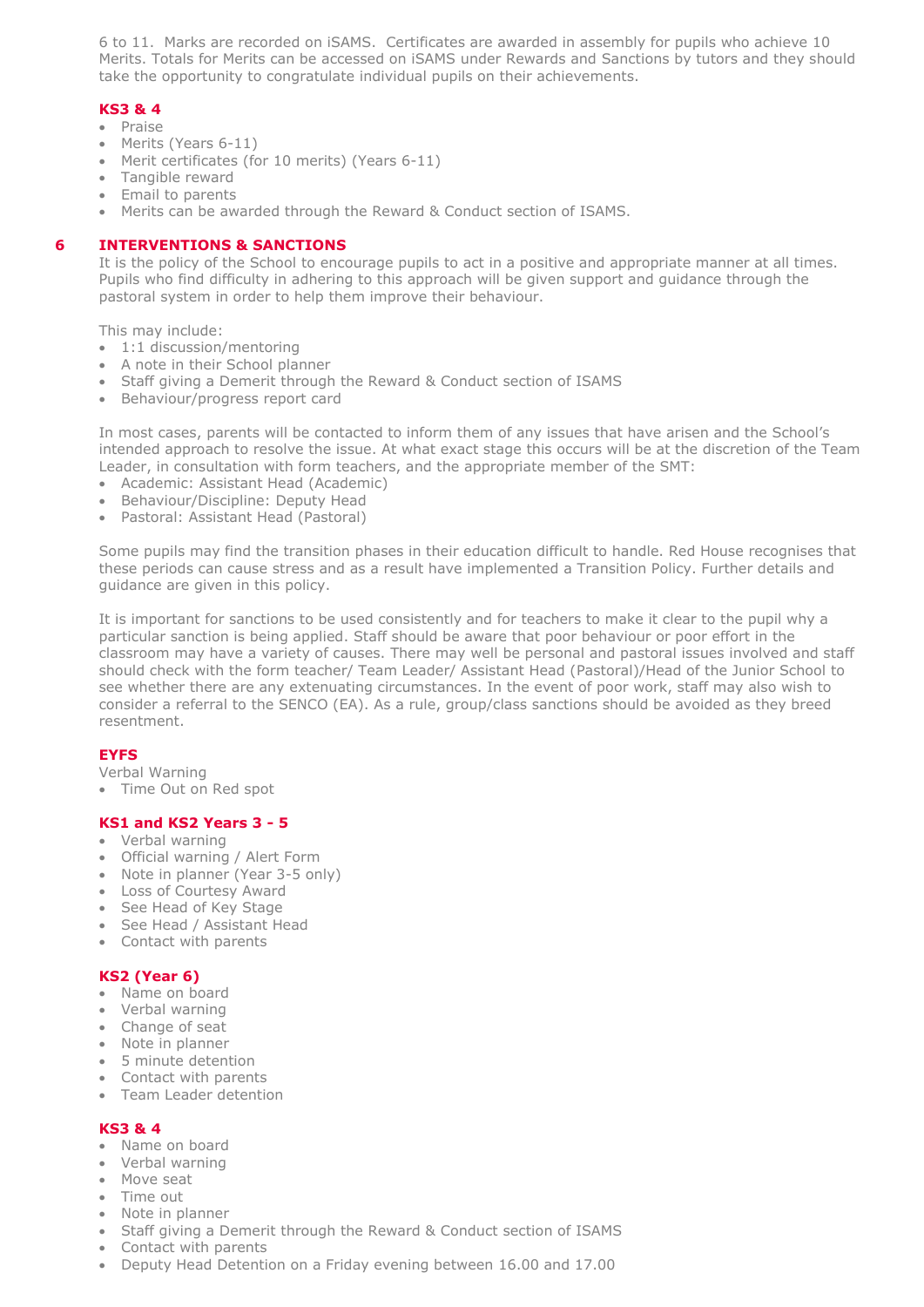- Report card
- Meeting with the Head

The type of sanction that should be applied depends upon the nature of the offence. Examples of the different sorts of offences, and appropriate sanctions are given below. All sanctions imposed should be communicated via the Demerit system in ISAMS and a note made in the pupil's planner. If the pupil does not have his/her planner, this should be noted on in the Demerit section on ISAMS and the form tutor should email the parent.

# **7 JUNIOR SCHOOL – REFERRAL STRUCTURE**

When a pupil does not follow the Code of Conduct or the pupil expectations, then staff should follow the guidelines set out below. Appropriate sanctions are listed in the Sanctions section.

| <b>CURRICULUM BASED PROBLEM</b><br>Subject teacher deals with the problem |
|---------------------------------------------------------------------------|
| Matter referred to class teacher                                          |
| Matter referred to the Head of Junior School                              |
| Matter referred to the Head                                               |

# **PASTORAL PROBLEM**

Teacher deals with the problem

↓ Matter referred to class teacher

↓ Matter referred to the Head of Junior School

> ↓ Matter referred to the Head

## **BEHAVIOUR PROBLEM**

Teacher or adult on duty deals with the problem

↓ Matter referred to class teacher ↓

Matter referred to the Head of Junior School ↓

Matter referred to the Head

In the event of a serious/major problem, a member of the LT/SMT should be contacted immediately. If you are unable to contact a member of the LT/SMT, inform the School Office who will locate a member of the LT/SMT to deal with the problem.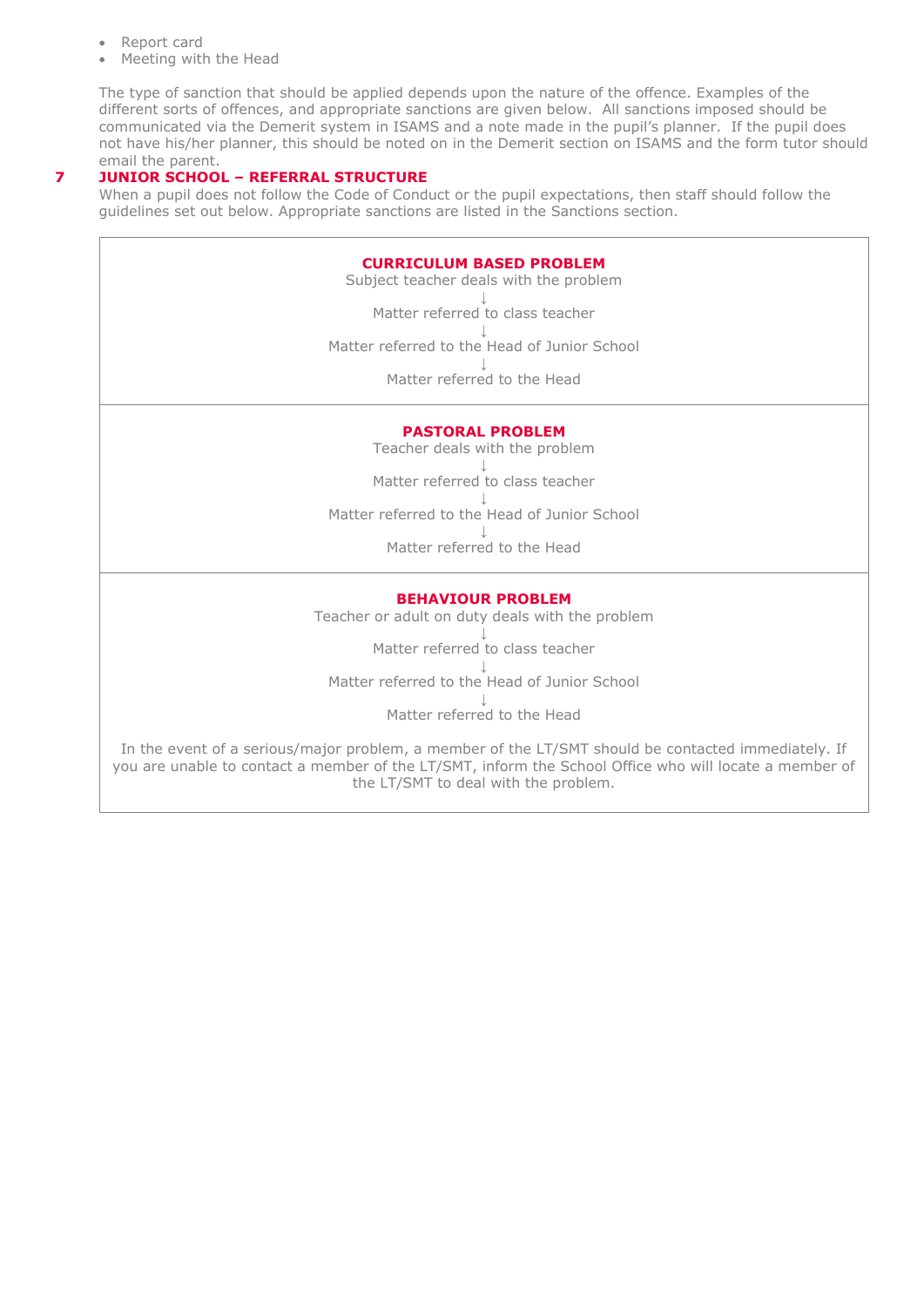## **8 SENIOR SCHOOL – REFERRAL STRUCTURE**

When a pupil breaks the School rules or is clearly not following the Code of Conduct, then staff should follow the guidelines set out below. Appropriate sanctions are listed in the Sanctions section. Demerits should be completed on ISAMS and a note written in the pupil's planner. If the pupil does not have his/her planner, this should be noted on the ISAMS Demerit entry and the form tutor should email the parent.

#### **SUBJECT BASED PROBLEM**

**Subject teacher** deals with the problem ↓ Matter referred to **Head of Department** and/or **Form Tutor** ↓ Matter referred to **Team Leader** ↓ Matter referred to **Assistant Head (Academic)**

↓

Matter referred to the **Head**

## **PASTORAL PROBLEM**

**Teacher** deals with the problem

↓ Matter referred to **Form Tutor**

↓ Matter referred to **Team Leader**

↓ Matter referred to **Assistant Head (Pastoral)**

> ↓ Matter referred to **Deputy Head**

↓ Matter referred to the **Head**

#### **BEHAVIOUR PROBLEM**

**Classroom teacher or teacher on duty** deals with the problem.

↓ Matter referred to **Form Tutor** ↓ Matter referred to **Team Leader** ↓ Matter referred to **Deputy Head** ↓ Matter referred to the **Head**

In the event of a serious/major problem, a member of the SMT should be contacted immediately. If you are unable to contact a member of the SMT, inform the School Office who will locate a member of the SMT to deal with the problem.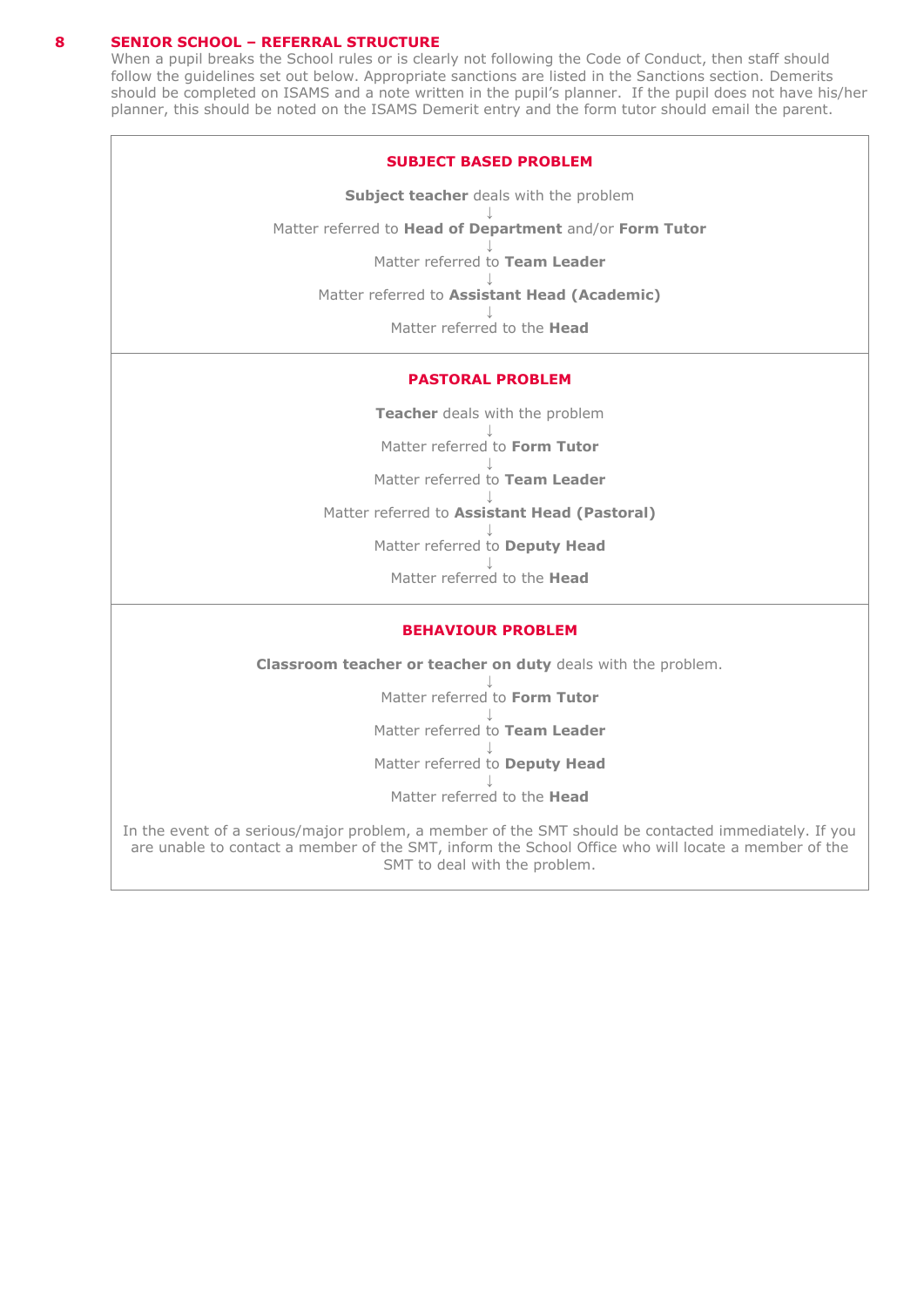## **MINOR OFFENCES**

- Talking out of turn
- Distracting behaviour in or out of the classroom/visit/event
- Failure to listen to instructions
- No homework produced
- Homework handed in late
- Late to lesson
- Lack of effort
- Incident outside of School (witnessed by a member of staff or reported to the school)

## **INTERVENTIONS & SANCTIONS FOR MINOR OFFENCES**

- Verbal warning
- Keeping behind for brief period after lesson
- Staff to enter a Demerit on ISAMS (this will usually be a -1/-2)
- Note in Pupil Planner
- Repeating work
- Menial task e.g. tidying room / lost property, litter picking, desk cleaning
- Confiscation of item

## **MORE SERIOUS/PERSISTENT OFFENCES**

- Persistent minor offences e.g. work regularly handed in late
- Appearance issues
- Failing to attend detention
- Bad manners or behaviour, or rudeness shown to other pupils
- Incident outside of School (witnessed by a member of staff or reported to the school)

## **INTERVENTIONS & SANCTIONS FOR MORE SERIOUS/PERSISTENT OFFENCES**

- Notes to parents in planner
- Loss of Courtesy Award (JS)
- One-to-one discussion with pupil
- Staff to enter a demerit on ISAMS (this will usually be a -3)
- If work related departmental detentions
- Withdrawal of privileges
- Contact made with parents
- Deputy Head detention (at discretion of Deputy Head). This is held after school on a Friday between 1600 and 1700 and takes priority over any other commitment. This is usually awarded for a pupil receiving over 10 demerits on ISAMS.
- Pupil sent outside classroom for brief period
- Withdrawal of break time for short period of time (JS)
- Confiscation of item
- Report card to monitor achievement / behaviour

## **PERSISTENT/SERIOUS OFFENCES**

- Persistent/Serious offences e.g. persistent rudeness, defiance, regular failure to hand in work/meet deadlines
- Disrespectful behaviour to staff
- Staff to enter a demerit on ISAMS (this will usually be a -5)
- Deputy Head detention (at discretion of Deputy Head). This is held after school on a Friday between 1600 and 1700 and takes priority over any other commitment. This is usually awarded for a pupil receiving over 10 demerits on ISAMS.
- Open disobedience to reasonable instructions from a member of staff
- Persistent failure to complete work/meet deadlines
- Use of or involvement with illegal substances e.g. drugs, alcohol, cigarettes
- Damage to School property (including material held on a computer)
- Misuse of School facilities, including IT resources
- Stealing
- Fighting
- Cheating in examinations
- Interfering with School safety equipment
- Violent behaviour
- Theft (including access to unauthorised material on computer)
- Immoral behaviour (including access to immoral material on computer)
- Any other activity generally considered illegal in the adult world
- Malicious accusations against School staff
- Incident outside of School (witnessed by a member of staff or reported to the school)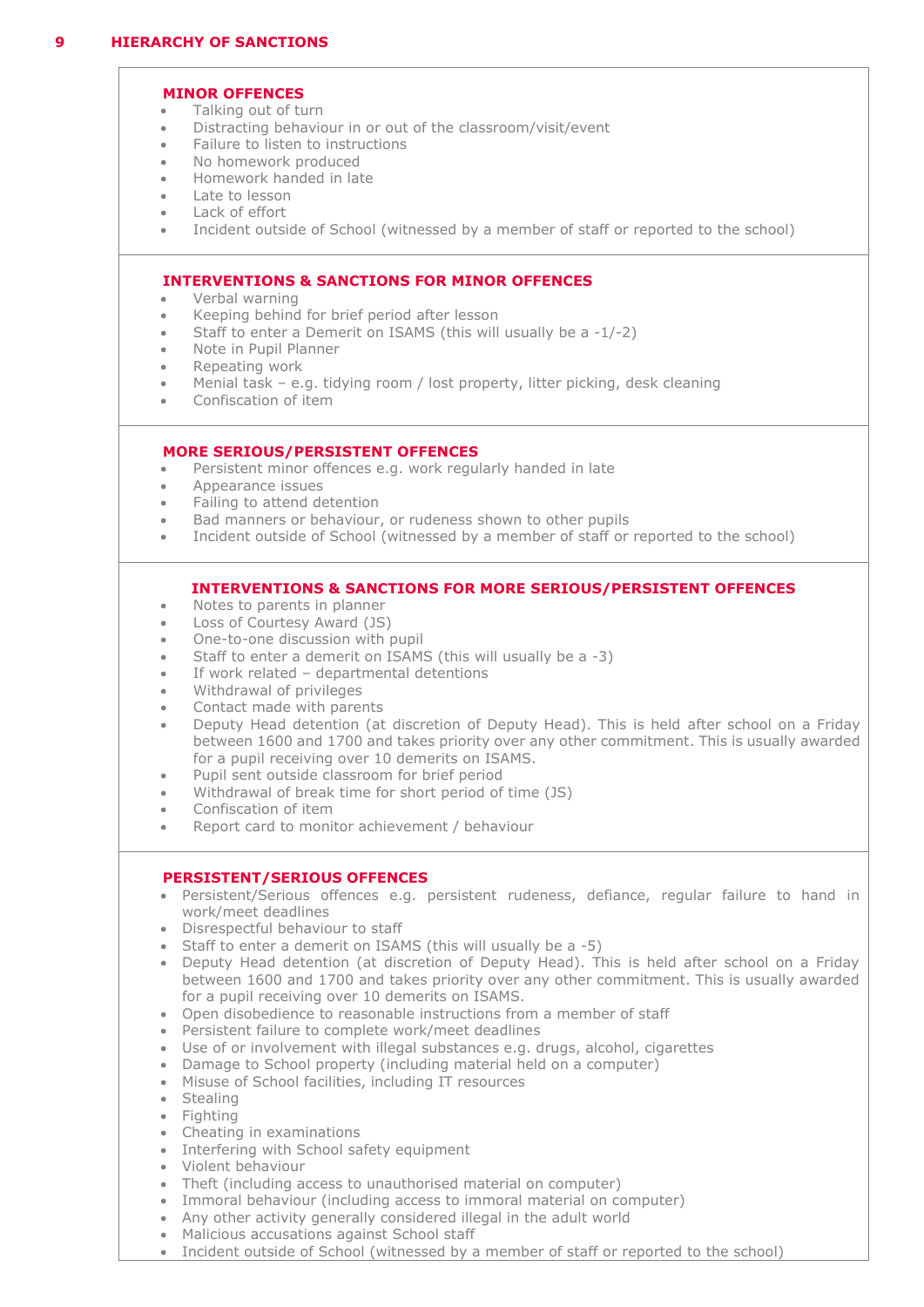|           | <b>INTERVENTIONS &amp; SANCTIONS FOR SERIOUS OFFENCES</b>                                                                                                                                                                                                                                                                                                                                                                                                                                  |  |  |
|-----------|--------------------------------------------------------------------------------------------------------------------------------------------------------------------------------------------------------------------------------------------------------------------------------------------------------------------------------------------------------------------------------------------------------------------------------------------------------------------------------------------|--|--|
| $\bullet$ | Staff to enter a demerit on ISAMS (this will usually be a -5)                                                                                                                                                                                                                                                                                                                                                                                                                              |  |  |
| $\bullet$ | Deputy Head detention (at discretion of Deputy Head). This is held after school on a Friday<br>between 1600 and 1700 and takes priority over any other commitment. This is usually awarded<br>for a pupil receiving over 10 demerits on ISAMS.                                                                                                                                                                                                                                             |  |  |
| $\bullet$ | Meeting with parents                                                                                                                                                                                                                                                                                                                                                                                                                                                                       |  |  |
| $\bullet$ | Removal of break for a period of time                                                                                                                                                                                                                                                                                                                                                                                                                                                      |  |  |
| $\bullet$ | Report card monitored by Assistant Head (Academic/Pastoral)/Deputy Head                                                                                                                                                                                                                                                                                                                                                                                                                    |  |  |
| $\bullet$ | Internal School suspension - work outside Deputy Head's office                                                                                                                                                                                                                                                                                                                                                                                                                             |  |  |
| $\bullet$ | Temporary suspension                                                                                                                                                                                                                                                                                                                                                                                                                                                                       |  |  |
| $\bullet$ | Permanent expulsion                                                                                                                                                                                                                                                                                                                                                                                                                                                                        |  |  |
| $\bullet$ | Confiscation of item                                                                                                                                                                                                                                                                                                                                                                                                                                                                       |  |  |
| $\bullet$ | Sanctions for acts of bullying are as laid out in the School Anti-Bullying policy. In the first<br>instance, pupils who have bullied need to acknowledge that their behaviour is unacceptable.<br>They will be helped to recognize their wrong doing, to change their attitude and to agree a way<br>forward which helps both the bully and the victim. Only if this approach fails will bullying<br>become a disciplinary issue and, when it does, it becomes a matter serious enough for |  |  |

## **Detentions**

Subject staff/a class teacher may keep children behind at break/lunch time to catch up on work. Poor behaviour and regular academic misdemeanours should be reported to the form tutor/the Head of the Junior School. In the Senior School, staff should enter a Demerit on ISAMS. Pupils may only be placed in a formal Friday after-school detention by the Deputy Head/Head. This detention will be given to pupils who accrue more than 10 demerits or at the discretion of the Deputy Head/Head. Parents will be notified via a letter from the School Office and given 48 hours of the date and time of the detention to be served. Detentions will be supervised, on a rotation, by members of SMT.

## **Suspension and Expulsion**

Both suspension and expulsion are very rare events at Red House. Suspension is the penultimate sanction (the final warning); any repeat of suspendable behaviour means that expulsion will be considered. Expulsion can thus result from an accumulation of offences for which suspension is appropriate or from a more serious single incident. Red House does not have an absolutely fixed set of penalties. There are no automatic sanctions for set offences. The list of offences for which suspension/expulsion will be considered includes, but is not limited to, those listed in the Serious Offences section above.

Factors taken into account in arriving at a decision as to whether to suspend/expel include, but are not limited to:

- the pupil's previous record of behaviour
- the honesty of the pupil in admitting the offence
- the degree of remorse shown by the pupil and/or acceptance that he/she was in the wrong
- the extent to which the offence had an impact on other pupils.

suspension or exclusion to be considered.

## **Procedures Leading to Suspension**

- 1 A pupil will always be asked for their version of events.
- 2 Where appropriate, any witnesses will be consulted.
- 3 Once the picture is clear, parents will be briefed and advised of the School's proposed course of action.
- 4 The decision to suspend will be made by the Head. Parents who do not agree with this course of action may appeal to the Chair of School Council.
- 5 In cases of expulsion, the Head will consult with Chair of School Council before any decision is taken.
- 6 Parents can write to the Chair via the School Office if they do not agree with this decision. The Chair will refer the matter to School Council Members who will hear the appeal under the School's Complaints Policy.
- 7 In the absence of the Chair, the Head will consult with two other members of School Council.

## **10 POLICY ON RIGHT TO SEARCH AND CONFISCATION**

## **Right to Search**

- School staff can search a pupil for any item if the pupil agrees, though the ability to give consent may be influenced by the child's age or other factors. Schools are not required to have formal written consent from the pupil for this sort of search. If a pupil refuses to cooperate with such a search, the School can apply an appropriate disciplinary penalty.
- The Head and staff authorised by him have a statutory power to search pupils or their possessions without consent when there are reasonable grounds for suspecting that the pupils may have a prohibited item. Prohibited items are; alcohol, illegal drugs, stolen items, tobacco and cigarette papers, fireworks, knives or weapons, pornographic images, any article that a member of staff reasonably suspects has been, or is likely to be, used to commit an offence or to cause personal injury to, or damage to the property of, any person, and lighters or other items or equipment hazardous to health.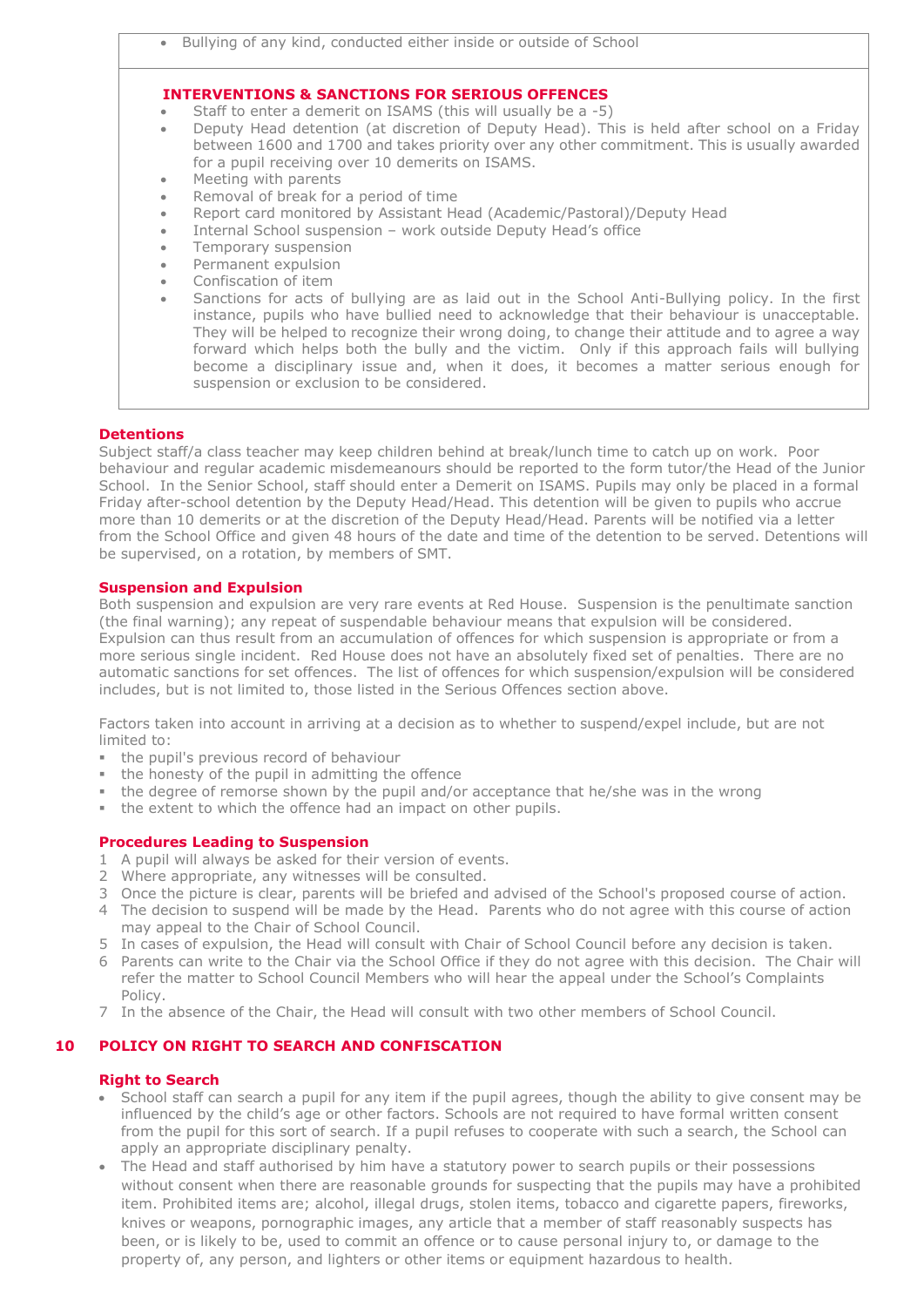- The Head, and authorised members of staff, can also search for any item banned by the School rules which has been identified in the rules as an item which may be searched for.
- Searches without consent can only be carried out on the School premises or, if elsewhere, where the member of staff has lawful control or charge of the pupil, e.g. on school trips in England.
- In most cases when a search without consent is conducted, the member of staff searching must be the same sex as the pupil being searched and there must be a staff member (preferably of the same sex) present as a witness.
- There is a limited exemption to this rule: a search of a pupil of the opposite sex can be carried out without a witness present, but only where you reasonably believe that there is a risk that serious harm will be caused to a person if you do not conduct the search immediately and where it is not reasonably practicable to summon another member of staff.
- Please see appendix on Searches for further information

## **Confiscation**

- Red House School will include confiscation of pupils' property as a disciplinary sanction in its behaviour policy, for example, items such as mobile phones, MP3 players, hand-held video games and laser pens that disrupt the normal running of the school can be confiscated.
- To be lawful, confiscation must be a reasonable sanction in the circumstances of the particular case.
- Decisions about retention and disposal of confiscated property must also be reasonable in the circumstances of the particular case. Valuable items should be returned at the end of the school day. It might be appropriate to return some items, such as laser pens, directly to parents rather than the pupils. If in doubt, seek the advice of the Head or Deputy Head. Weapons and knives must always be handed over to the police.
- If a teacher becomes aware of inappropriate images of a child or young person, they should inform the lead for the child protection in the school as the protection of the child or young person is paramount. The school's police liaison officer should also be informed at this stage and they will be able to give more specific advice about the legalities of the situation and removal of the image. The image should not be forwarded to or saved on another device. However, the image should not be deleted until local police have agreed to it.
- For further information on confiscation, please see appendix headed Confiscation.

The Education and Inspections Act 2006 includes a specific statutory defence for members of school staff who have reasonably confiscated pupils' property. The issue of confiscation has for long been highly problematic. EIA 2006 confirms confiscation as a legitimate action, but still places on teachers a responsibility to demonstrate its justification. The guidance indicates that teachers have authority to confiscate property 'in pursuance of a legitimate aim', defined by the guidance as generally 'maintaining an environment conducive to learning ... which safeguards the rights of other pupils to be educated'. The guidance says, importantly: 'It is for the staff member confiscating to show the legality of the confiscation since he or she has made the decision to interfere with the property. If authority can be shown, the staff member has a defence to all proceedings against him or her and is not liable for any damage or loss arising.'

## **11 CORPORAL PUNISHMENT AND RESTRAINT (including use of reasonable force)**

This policy relates to all sections and activities of the school e.g. Senior School, Junior School (including EYFS), Wrap Around Care, Offsite Activities and School run Holiday Activities or Clubs.

Red House School does not give corporal punishment to a child in EYFS for whom the School provides early years provision, or, indeed, in any part of the School. As far as it is reasonably practicable, Red House School ensures that corporal punishment is not given to any such child by:

a) any person who cares for, or who is in regular contact with, children

b) any person working or living on the premises

A person shall not be taken to have given corporal punishment in breach of the above if the action was taken for reasons that included averting an immediate danger of personal injury to, or an immediate danger of death, of any person (including the child).

Red House School staff will not threaten corporal punishment, nor use or threaten any form of punishment which could have an adverse impact on the child's well-being. Staff must never use force as a punishment.

## **What is reasonable force?**

- The term 'reasonable force' covers the broad range of actions used by most teachers at some point in their career that involve a degree of physical contact with pupils.
- Force is usually used either to control or restrain. This can range from guiding a pupil to safety by the arm through to more extreme circumstances such as breaking up a fight or where a student needs to be restrained to prevent violence or injury.
- 'Reasonable in the circumstances' means using no more force than is needed.
- As mentioned above, schools generally use force to control pupils and to restrain them. Control means either passive physical contact, such as standing between pupils or blocking a pupil's path, or active physical contact such as leading a pupil by the arm out of a classroom.
- Restraint means to hold back physically or to bring a pupil under control. It is typically used in more extreme circumstances, for example when two pupils are fighting and refuse to separate without physical intervention.
- School staff should always try to avoid acting in a way that might cause injury, but in extreme cases it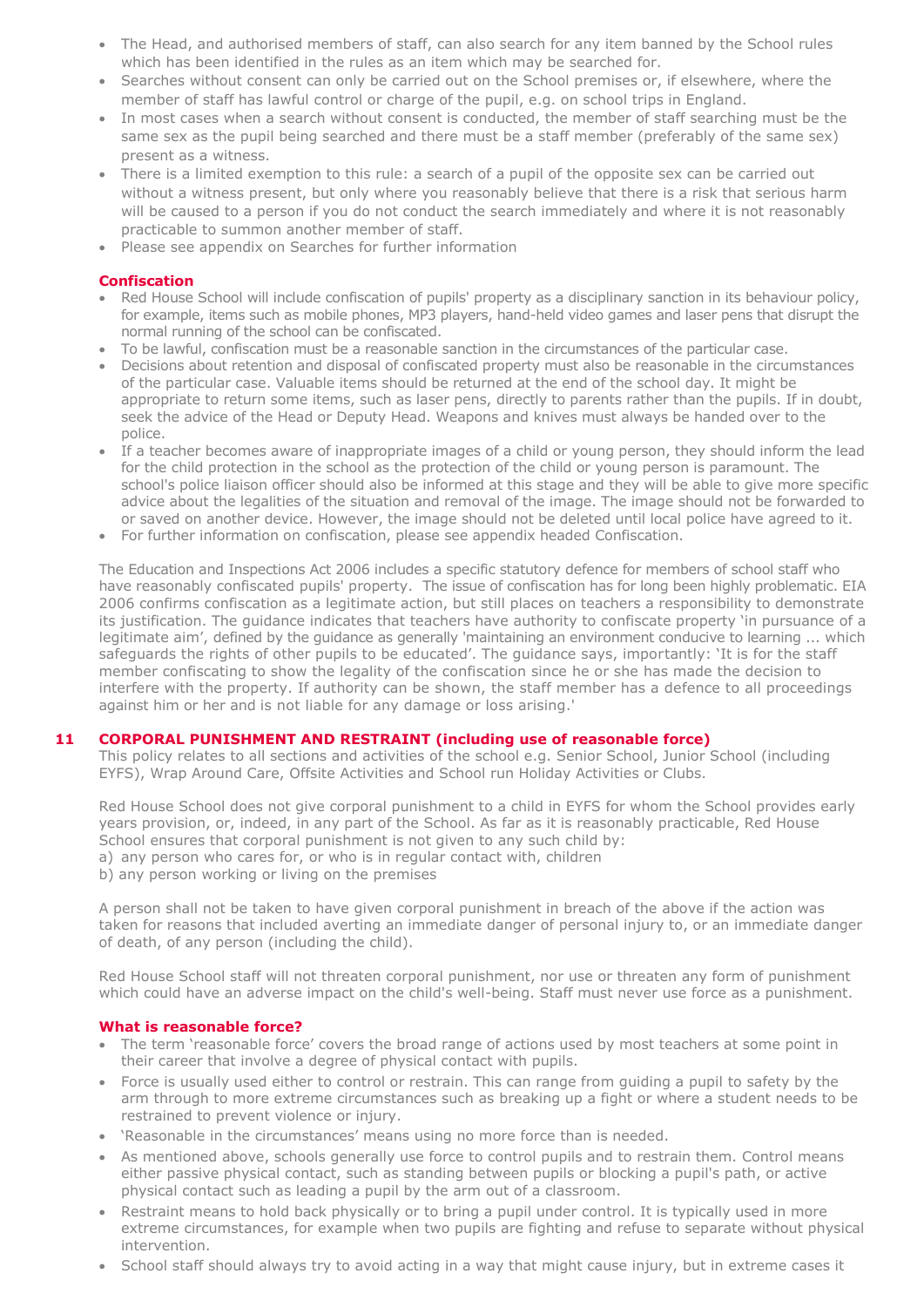may not always be possible to avoid injuring the pupil.

Naturally, members of staff worry about potential accusations involving physical contact with pupils. The following seeks to make clear when contact is appropriate and when it is not.

Contrary to some views expressed, it is not illegal to touch a pupil. There are occasions when physical contact, other than reasonable force, with a pupil is proper and necessary. Examples include:

- holding the hand of the younger child at the front/back of the line when going to assembly
- when comforting a distressed pupil
- when a pupil is being congratulated or praised
- to demonstrate how to use a musical instrument
- to demonstrate exercises or techniques during PE lessons or sports coaching; and
- to give first aid
- assisting a young child or pupil with SEND with personal hygiene or medical needs

In addition, the law empowers those working in schools to use reasonable force when this is necessary. Reasonable force can be used to prevent pupils from hurting themselves or others, from damaging property, or from causing disorder. The decision on whether or not to physically intervene is down to the professional judgment of the staff member concerned and should always depend on the individual circumstances. The following list is not exhaustive but provides some examples of situations where reasonable force can be used.

Schools can use reasonable force to:

- remove disruptive children from the classroom where they have refused to follow an instruction to do so
- prevent a pupil behaving in a way that disrupts a school event or a school trip or visit
- prevent a pupil leaving the classroom where allowing the pupil to leave would risk their safety or lead to behaviour that disrupts the behaviour of others
- prevent a pupil from attacking a member of staff or another pupil, or to stop a fight in the playground.

All members of school staff have a legal power to use reasonable force, i.e. any member of staff at the school. It can also apply to people whom the head teacher has temporarily put in charge of pupils, such as unpaid volunteers or parents accompanying students on a school organised visit.

In summary, physical intervention should only be used to manage a child's behaviour if it is necessary to prevent personal injury to the child or an adult, to prevent serious damage to property or in what would be regarded as exceptional circumstances. Any occasion where physical intervention is used to manage a child's behaviour should be recorded - a formal record stating the nature of the event and the time and date it occurred - and parents should be informed about the incident on the same day. This information must be given to the Head.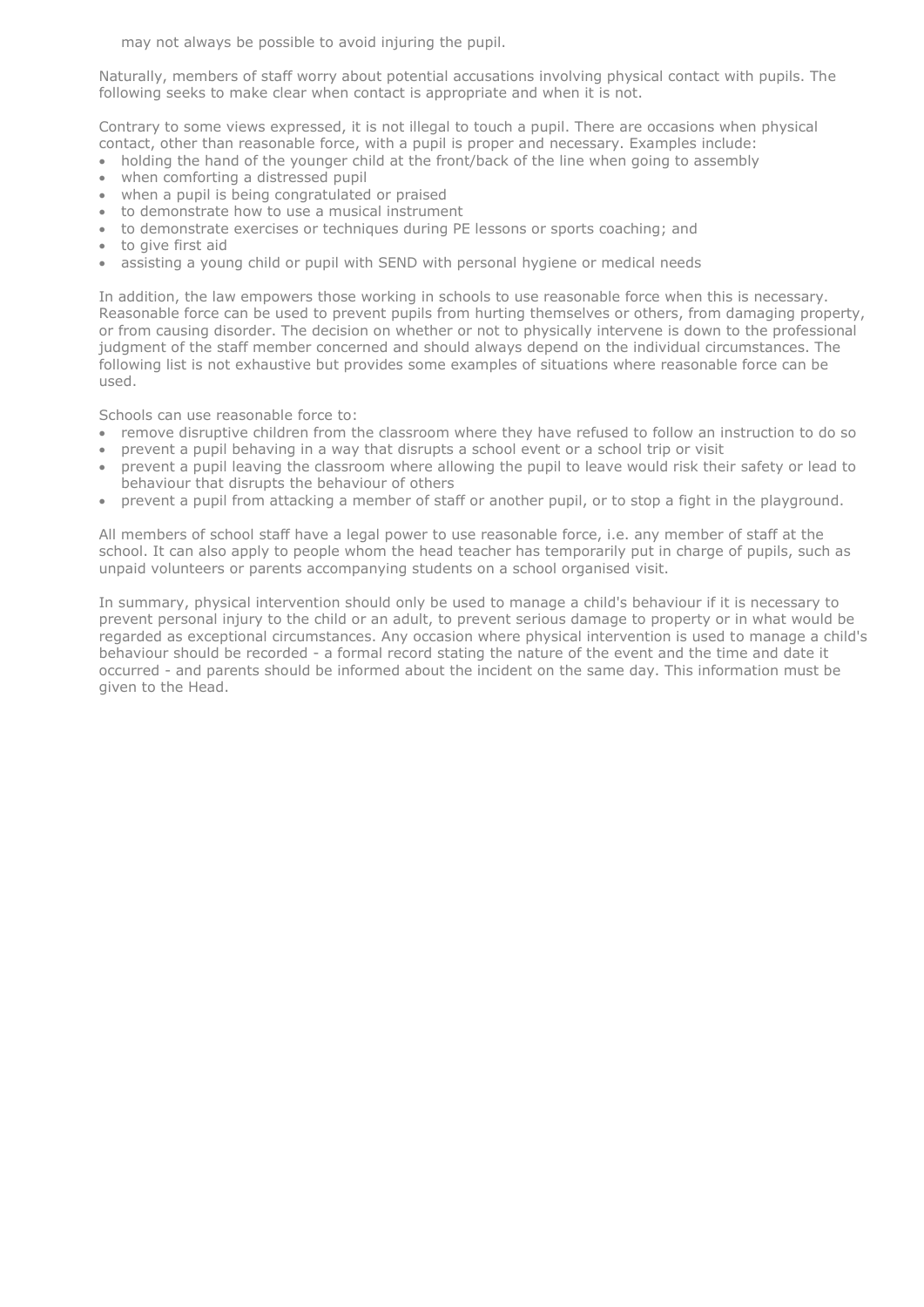## **APPENDICES**

# **1 ADVICE TO STAFF ON CLASSROOM ROUTINE**

- A regular and methodical structure for routines reduces the possibility of pupils behaving in an inappropriate and disruptive manner
- All routines have an influence on pupils' behaviour
- Make your expectations clear to your pupils
- Set up and stick to procedures for the beginning and ending of lessons. Take control of entry to the classroom. In your classroom do the pupils line up outside or do they enter the classroom and wait for your arrival? Waiting outside some classrooms can be a problem at Red House. Make clear what your rule is and make the pupils stick to it
- Make clear that you expect them to have the correct books with them
- If they are already in the classroom on your arrival, then they should stand up when you arrive and cease talking
- The pupils should understand that the buzzer is a reminder for the teacher. It is not up to the pupils to pack up their books and begin to leave
- Be on time yourself. If you don't care, why should they?
- Make your requirements explicit. Refer to whole school rules and behaviour policies. What you want isn't exceptional; it is the way that things are done
- Spell out your expectations at the beginning of each lesson; these may vary depending on the activity, but establish what you want and how you want it
- Set a standard and insist on it
- Be consistent
- Make sure that you do not relax because you are in a good mood, or be fierce because you have had a bad day
- Make sure that you set up rules and expectations that you can enforce
- Remember the rules that you have established
- Watch everyone. Eye contact at the right time can halt misbehaviour before it starts
- At the beginning of the school year, allocate seats to pupils for your lesson. Do not allow pupils to choose their own seats as this can lead to exclusion. Make it clear that only you can change seating positions
- Make sure that you have spare books/equipment for those pupils who arrive without items. This will avoid disruption
- Have an orderly system for handing in work and for putting away books/equipment at the end of the lesson
- Pupils should not be allowed to move around the room unless you specifically request them to do so. Clearly, different rules will apply to the Junior School, in particular the EYFS environment

# **2 STRATEGIES THAT CAN BE EMPLOYED BY THE TEACHER IN THE CLASSROOM**

- A teacher has the potential to be the most disruptive person in the classroom. He/she can talk too much or offer too much disapproval. Remember that "attention seekers" want you to spend a lot of time disapproving behaviour
- Insist upon silence before addressing a class. Shouting above the noise of a class is counter-productive to achieving good behaviour
- Deal with all matters in a firm, fair and friendly manner. Do not use sarcasm or constantly shout at pupils. A hostile teacher is ineffective. Pupils enjoy getting staff annoyed
- If you need to send a pupil out of the classroom as a punishment, then do so only for a limited time. It may be more appropriate to create an area in the classroom where pupils will have to sit for a period of time, e.g. at the front desk. It is not good practice to routinely exclude pupils from a class
- Be ready to praise and reward good behaviour as much as you praise good work
- Ensure that inappropriate behaviour is handled quickly and calmly so that the lesson is not spoilt. Remember that telling a pupil off will not change his/her behaviour in the long term. Positive, specific feedback to a pupil about good behaviour will have a direct bearing on the behaviour of that pupil and other pupils. It is also an opportunity to reiterate your expectations. Be sincere and think about your body language. Don't make an approving comment and then add, "but ..". The ratio of positive feedback to pupils to criticism/disapproval should be 5:1, at least
- Ensure that the ethos of the classroom is friendly and work orientated for all pupils. Disruption often occurs when pupils feel that their work is not appreciated
- The dictionary definition of the verb 'assert' is, "To state or express positively; to affirm." An assertive teacher is effective; they clearly and positively communicate their behavioural requirements to their pupils; they are prepared to back up words with actions; they have a classroom management plan; they feedback to pupils exhibiting appropriate behaviour; and they maximise teaching and learning
- Non-assertive teachers are ineffective; they may use a passive, powerless tone of voice; they may be inconsistent they may threaten but then give up; or they may ignore inappropriate behaviour

## **3 GUIDELINES FOR ADDING MERITS, DEMERITS AND INTERVENTIONS ON ISAMS**

Merits, Demerits and Interventions can be accessed through the Reward & Conduct section of ISAMS.

## **Merits**

Staff to add pupil merits onto ISAMS with a description of what the merits are for. This can be done individually or by teaching set, form group, year group etc. Pupils to receive an email every time they receive a merit. ISAMS Merit totals report to go to form tutors every week.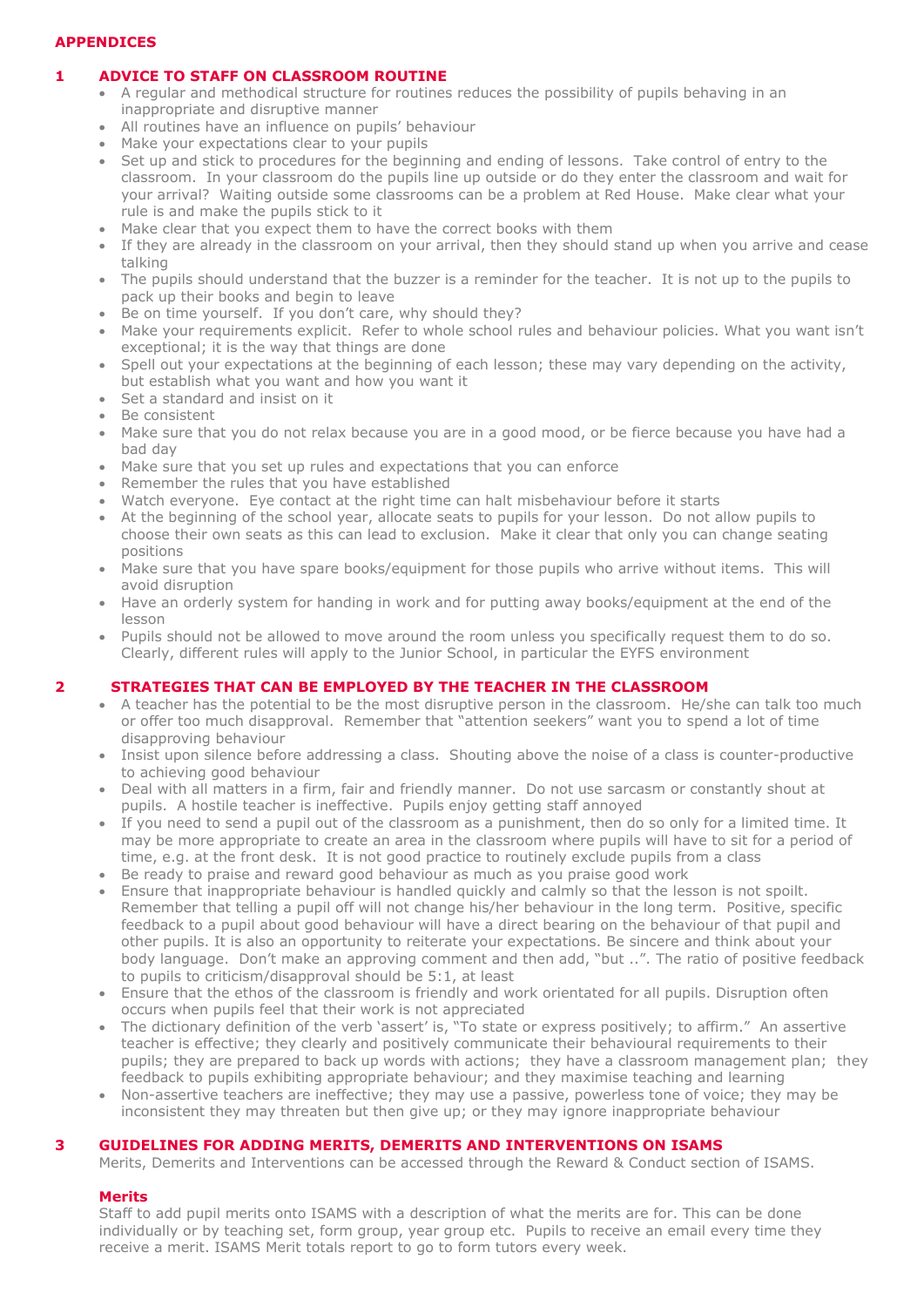Merit certificates to be awarded in a Merit Assembly at the end of each term:

| Blue          | 10 Merits  |
|---------------|------------|
| Yellow        | 20 Merits  |
| Red           | 30 Merits  |
| Green         | 40 Merits  |
| Purple        | 50 Merits  |
| Pink          | 60 Merits  |
| Orange        | 70 Merits  |
| <b>Bronze</b> | 80 Merits  |
| Silver        | 90 Merits  |
| Gold          | 100 Merits |
|               |            |

# **Demerits**

Adding demerits and interventions on ISAMS allow teaching staff to communicate effectively and promptly provide a practical and efficient way for teachers to record and share a range of issues:

| Behaviour    | (C) Calling out -1<br>(M) Mobile phone -2<br>(R) Rudeness to staff -3<br>(S) Severe bahavioural incident -5                                                                                                                                                                                    |
|--------------|------------------------------------------------------------------------------------------------------------------------------------------------------------------------------------------------------------------------------------------------------------------------------------------------|
| Uniform      | $(J)$ Jewellery -1<br>$(M)$ Make up $-1$<br>(I) Incorrect uniform -1<br>(R) Repeated uniform infringement -3                                                                                                                                                                                   |
| Organisation | (F) Forgetting equipment -1<br>(F) Forgetting equipment on a number of occasions -3<br>(R) Repeated forgetting equipment across a number of subjects -5                                                                                                                                        |
| Work         | $(L)$ Late/incomplete prep -1<br>(P) Poor classwork -1<br>(M) More than one piece of late/incomplete prep -3<br>(M) More than one piece of poor classwork -3<br>(R) Repeated late/incomplete prep across a number of subjects -5<br>(R) Repeated poor classwork across a number of subjects -5 |

It also informs the Form Tutor and Team Leader of the action already taken by the member of staff completing the Demerit.

#### **Interventions**

Staff can add descriptions pertaining to a pupils academic and pastoral wellbeing by logging an Intervention using the following record categories:

- (E) Email to/from a parent/guardian
- (E) Email from a pupil
- (M) Meeting with a parent/guardian
- (M) Meeting with a pupil
- (O) Other
- (T) Teacher-to-teacher communication
- (T) Telephone call to/from a parent/guardian

Interventions in the Senior School would go to the Head, Deputy Head, Assistant Head (Academic), Assistant Head (Pastoral), the SENCO, Team Leaders and Form Tutors. Interventions would list an incident/communication and also detail any follow-up action required. Information which is sensitive or regarding safeguarding should not be added as an Intervention and should be forwarded via the usual channels to the Designated Safeguarding Lead (DSL).

Thus, patterns of negative behaviour, lack of organisation, poor work ethic and underachievement can be monitored more effectively. Furthermore, support can then be provided promptly and the effectiveness of the Demerits and Interventions tracked. The Form Tutor should refer to this information on ISAMS when writing the Form Tutor comment on reports. Comments should focus on types of inappropriate behaviour and frequency, rather than indicating the number of Demerits received.

If you complete a Demerit on ISAMS, you should also write a note in the pupil's planner. If the pupil does not have his/her planner, this should be noted on the Demerit and the form tutor should email the parent.

> Reviewed by R Ashcroft & S Haywood Ratified by School Council May 2022